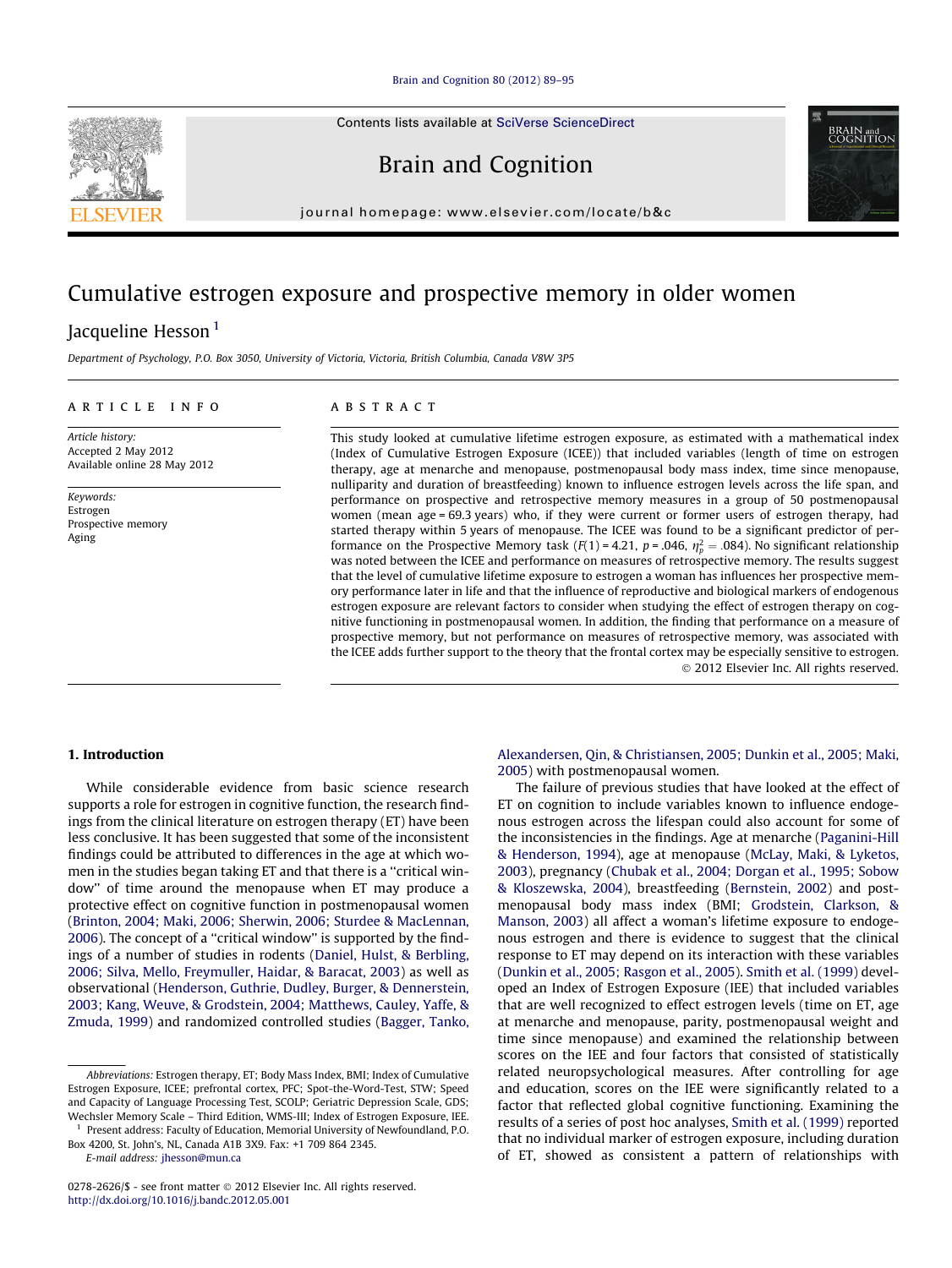cognitive performance as the IEE. [Smith et al. \(1999\)](#page--1-0) concluded that combining the effects of markers of endogenous and exogenous estrogen might be the most beneficial approach when trying to understand the effects of estrogen on the brain and cognitive functioning.

[Duff and Hampson \(2000\)](#page--1-0) suggest that some of the inconsistency in the ET literature with regard to the effects of estrogen on cognition could be explained by the degree to which the tasks used in the various studies depend upon frontal lobe functions.

It has been suggested that, rather than the hippocampus, the prefrontal cortex (PFC) and its circuitry are the prime mediators of estrogen's role in cognition ([Keenan, Ezzat, Ginsburg, & Moore,](#page--1-0) [2001; Krug, Born, & Rasch, 2006\)](#page--1-0), and there is some evidence from clinical studies to support this ([Duff & Hampson, 2000; Joffe et al.,](#page--1-0) [2006; Keenan et al., 2001; Krug et al., 2006\)](#page--1-0).

Prospective memory is one aspect of cognition for which the PFC has been identified as the primary neuroanatomical substrate ([Burgess, Quayle, & Frith, 2001; Okuda et al., 1998](#page--1-0)). [Einstein and](#page--1-0) [McDaniel \(1996\)](#page--1-0) define prospective memory as ''memory for actions to be performed in the future''. Similar to retrospective memory ([Rendell & Thomson, 1999\)](#page--1-0), declines in prospective memory are observed with ageing ([Huppert, Johnson, & Nickson, 2000;](#page--1-0) [Maylor, Smith, Della Sala, & Logie, 2002; Mäntylä & Nilsson, 1997;](#page--1-0) [Rendell & Thomson, 1999](#page--1-0)).

Prospective memory is of considerable relevance for the older woman, in that deficits in prospective memory greatly influence an individual's ability to live independently ([Einstein & McDaniel,](#page--1-0) [1996:](#page--1-0) [Flannery et al., 1997\)](#page--1-0) and may be an early indicator of dementia ([Duchek, Balota, & Cortese, 2006; Huppert et al., 2000;](#page--1-0) [Jones, Livner, & Backman, 2006](#page--1-0)).

There are reasons to expect that greater cumulative estrogen exposure may improve an older woman's prospective memory. Estrogen receptors have been detected in the human PFC ([Perlman,](#page--1-0) [Matsumoto et al., 2005; Perlman, Tomaskovic-Cook et al., 2005\)](#page--1-0), and the results of neuroimaging studies indicate that estrogen is capable of modulating regional cerebral blood flow (rCBF) and brain activation patterns in the PFC of premenopausal [\(Berman](#page--1-0) [et al., 1997](#page--1-0)) and postmenopausal women ([Joffe et al., 2006;](#page--1-0) [Resnick, Maki, Golski, Kraut, & Zonderman, 1998; Shaywitz et al.,](#page--1-0) [1999; Smith et al., 2006; Stevens, Clark, & Prestwood, 2005\)](#page--1-0). In addition, women who take ET have been found to perform better than untreated women on frontal-mediated tasks in a number of studies [\(Duff & Hampson, 2000; Erickson et al., 2007; Grodstein](#page--1-0) [et al., 2000; Keenan et al., 2001; Kimura, 1995; Wolf & Kirschbaum,](#page--1-0) [2002.](#page--1-0)).

To date, there have been several hormone therapy studies that have included a measure of prospective memory, although it was not the focus of the studies. Of these studies, one found no difference in prospective memory scores between postmenopausal women receiving ET [\(Resnick et al., 1998\)](#page--1-0) while two found that ET users performed significantly better than nonusers on a measure of prospective memory [\(Maki & Resnick, 2000; Stephens, Hamilton,](#page--1-0) [& Pachana, 2003](#page--1-0)). No study to date has determined whether cumulative lifetime estrogen exposure has any bearing on prospective memory in later life. Therefore, the purpose of the present study was to look at whether there is a relationship between a woman's level of cumulative estrogen exposure and her performance in later life on a task designed to assess prospective memory. In keeping with [Rasgon et al.'s \(2005\)](#page--1-0) description of cumulative lifetime exposure to estrogen as the ''sum of endogenous exposure throughout the reproductive period and exogenous exposure via use of hormone therapy in menopause'' (p.559), cumulative estrogen exposure was determined with an index of variables known to influence estrogen levels throughout a woman's life. In keeping with the findings from the basic science literature and the clinical studies of endogenous estrogen and ET, it was hypothesized that higher levels of cumulative estrogen exposure would be associated with better prospective memory performance.

### 2. Materials and methods

#### 2.1. Participants

Participants in this study were 50 women who voluntarily responded to advertisements placed in local publications and community centers seeking volunteers for a study on memory in older women. Women were screened over the telephone for study eligibility when they called in response to the advertisement and were considered for inclusion if they considered themselves to be in good physical and mental health and were able to provide information with regard to the timing and nature of menopause as well as use of hormone replacement. In keeping with the idea of a ''critical window'' of time around the menopause, women who would be considered ''late initiators'' of hormone therapy were not included. For the purposes of the present study, ''late initiators'' were defined as women who had commenced ET 5 or more years after menopause. The cutoff of 5 years was chosen based on [MacLennan](#page--1-0) [et al.'s \(2006\)](#page--1-0) criteria and [Clarkson and Appt's \(2005\)](#page--1-0) review of estrogen and atherosclerosis in which they concluded that the beneficial effects of ET against the development of coronary artery atherosclerosis are completely lost when treatment is delayed for 6 or more years after menopause. Additional exclusionary criteria included self-reported history of hysterectomy without bilateral oophorectomy (as age at hysterectomy in these women would, according to [Younan et al. \(2002\),](#page--1-0) underestimate their age at menopause), central nervous system disease (e.g., Parkinson's, Multiple Sclerosis, clinical history of stroke, epilepsy and other neurological disorders), psychiatric diagnosis, severe cardiac disease (including history of myocardial infarction, coronary bypass surgery or angioplasty), or metastatic cancer. In the current sample, three women had undergone a ''surgical menopause'' as a result of hysterectomy with bilateral oophorectomy while the remaining 47 women reported experiencing a natural menopause. 10 women in the study were nulliparous. Descriptive statistics for the participants are presented in Table 1 of the results section.

#### 2.2. Assessment measures

#### 2.2.1. Intellectual functioning

The Spot-the-Word-Test (STW) from the Speed and Capacity of Language Processing Test (SCOLP; [Baddeley, Emslie, &](#page--1-0) [Nimmo-Smith, 1992](#page--1-0)) was administered as a measure of current intellectual functioning. Possible raw scores on this measure range from 0 to 60. Raw scores were converted to IQ estimates as per [Crowell, Vanderploeg, Small, Graves, and Mortimer \(2002\).](#page--1-0)

| Tabk |  |
|------|--|
|------|--|

Means and standard deviations of scores of the demographic and reproductive variables.

|                                               | Mean | Standard deviation |
|-----------------------------------------------|------|--------------------|
| Age (years)                                   | 69.3 | 3.3                |
| Education (years)                             | 15.1 | 3.7                |
| Age at menarche (years)                       | 13.1 | 1.9                |
| Age at menopause (years)                      | 49.9 | 4.6                |
| Number of pregnancies                         | 23   | 17                 |
| Average duration of breast feeding (months)   | 5.1  | 11.2               |
| Average duration of estrogen therapy (months) | 62.7 | 93.5               |
| Average body mass index since menopause       | 27.0 | 6.1                |
| Average time since menopause (months)         | 19.6 | 6.8                |